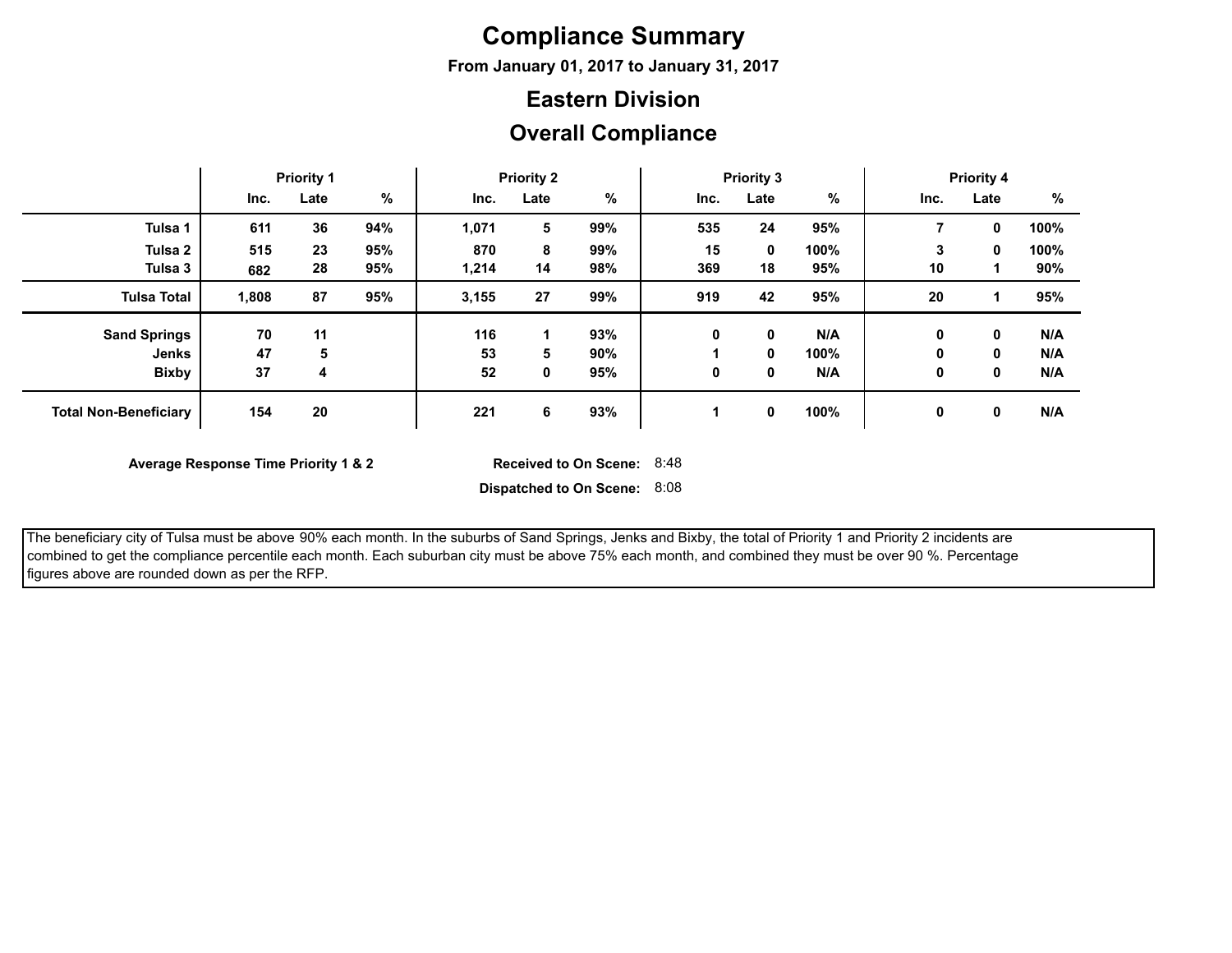# **Compliance Summary**

**From January 01, 2017 to January 31, 2017**

#### **Overall Compliance Western Division**

|                               | <b>Priority 1</b>                                                                                            |      |     | <b>Priority 2</b> |      |     | <b>Priority 3</b> |              |      | <b>Priority 4</b> |      |      |
|-------------------------------|--------------------------------------------------------------------------------------------------------------|------|-----|-------------------|------|-----|-------------------|--------------|------|-------------------|------|------|
|                               | Inc.                                                                                                         | Late | %   | Inc.              | Late | %   | Inc.              | Late         | %    | Inc.              | Late | %    |
| <b>Oklahoma City 1</b>        | 950                                                                                                          | 74   | 92% | 1,529             | 22   | 98% | 433               | 23           | 94%  | 8                 | 3    | 62%  |
| <b>Oklahoma City 2</b>        | 972                                                                                                          | 92   | 90% | 1,498             | 28   | 98% | 299               | 14           | 95%  | $\mathbf{2}$      | 0    | 100% |
| <b>Edmond</b>                 | 167                                                                                                          | 24   | 85% | 256               | 4    | 98% | 71                | 3            | 95%  | 0                 | 0    | N/A  |
| <b>Total OKC &amp; Edmond</b> | 2,089                                                                                                        | 190  | 90% | 3,283             | 54   | 98% | 803               | 40           | 95%  | 10                | 3    | 70%  |
| <b>Warr Acres</b>             | 34                                                                                                           |      |     | 45                | 0    | 98% | 0                 | $\mathbf 0$  | N/A  | 0                 | 0    | N/A  |
| <b>Bethany</b>                | 71                                                                                                           | 6    |     | $112$             | 3    | 95% |                   | $\mathbf 0$  | 100% | 0                 | 0    | N/A  |
| <b>Mustang</b>                | 31                                                                                                           | 12   |     | 37                | 3    | 77% | 14                | $\mathbf{2}$ | 85%  | 0                 | 0    | N/A  |
| <b>The Village</b>            | 25                                                                                                           |      |     | 54                |      | 97% | 0                 | 0            | N/A  | 0                 | 0    | N/A  |
| <b>Nichols Hills</b>          | 5                                                                                                            |      |     | 8                 | 0    | 92% | 0                 | $\mathbf 0$  | N/A  | 0                 | 0    | N/A  |
| Yukon                         | 55                                                                                                           | 10   |     | 101               |      | 92% | 46                | 6            | 86%  | 0                 | 0    | N/A  |
| <b>Total Non-Beneficiary</b>  | 221                                                                                                          | 31   |     | 357               | 8    | 93% | 61                | 8            | 86%  | 0                 | 0    | N/A  |
| Piedmont                      | 8                                                                                                            |      |     | 11                |      |     | 0                 |              |      | 0                 |      |      |
|                               | 9:39<br>Average Response Time Priority 1 & 2<br><b>Received to On Scene:</b><br>Dispatched to On Scene: 9:11 |      |     |                   |      |     |                   |              |      |                   |      |      |

The beneficiary cities of Oklahoma City and Edmond must be above 90% each month. In the suburbs of Warr Acres, Bethany, Mustang, The Village, Nichols Hills, and Yukon, the total of Priority 1 and Priority 2 incidents are combined to get the compliance percentile each month. Each suburban city must be above 75% each month, and combined they must be over 90 %. Percentage figures above are rounded down as per the RFP.